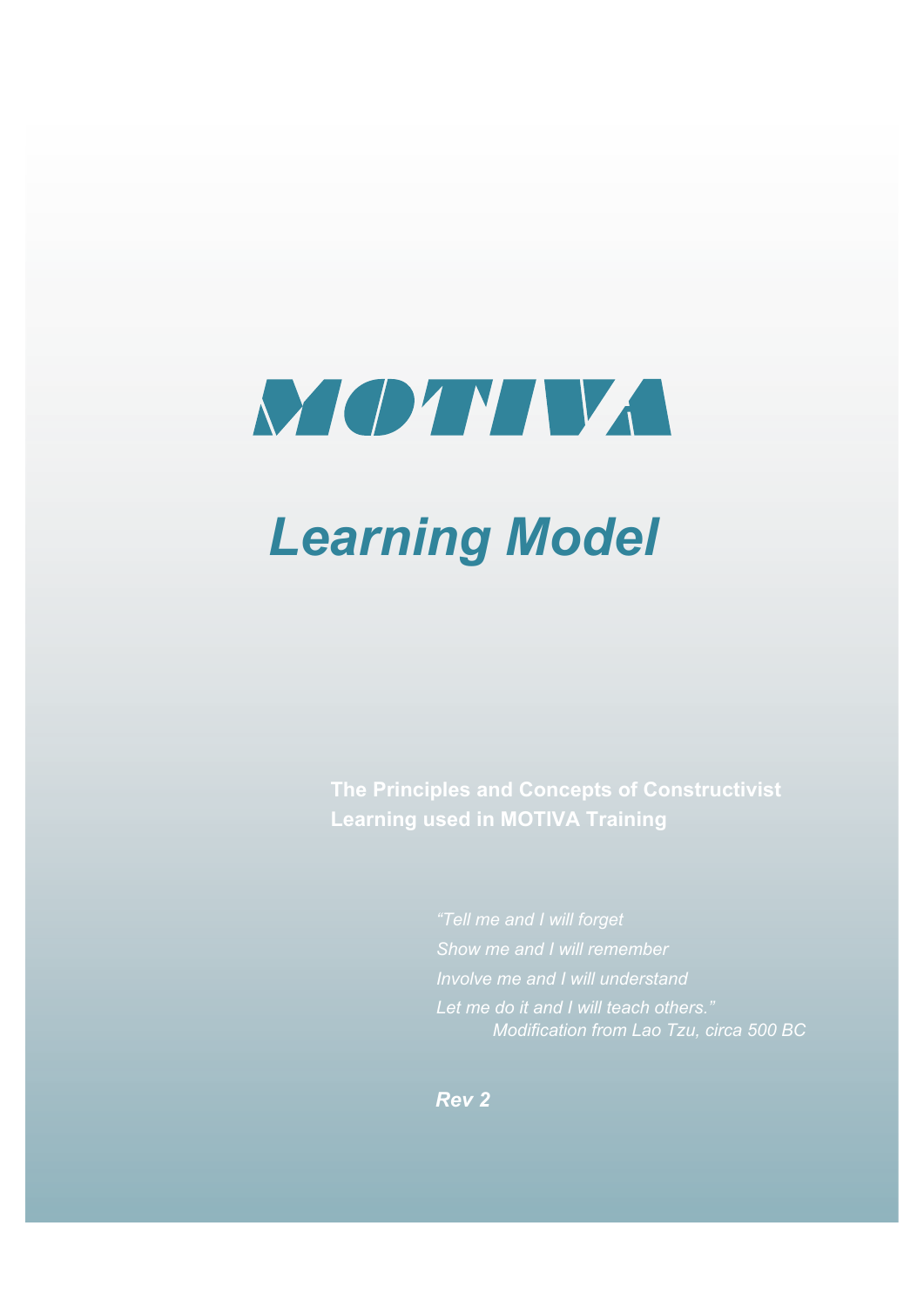

## **Constructivism in Learning**

### **The Ten Principles of Constructivist Learning**

*The following Principles are drawn verbatim from a paper by Prof. George E. Hein from Lesley College Massachusetts during the CECA (International Committee of Museum Educators) Conference in Jerusalem, Israel, 15-22 October 1991. See http://www.exploratorium.edu/IFI/resources/constructivistlearning.html.*

#### 1. It takes time to learn:

Learning is not instantaneous. For significant learning we need to revisit ideas, ponder them try them out, play with them and use them. This cannot happen in 5-10 minutes.

2. Learning is an active process in which the learner uses sensory input and constructs meaning out of it:

Learners need to do something, because learning involves the learners engaging with the world.

- 3. People learn to learn as they learn: Learning consists both of constructing meaning and constructing systems of meaning. each meaning we construct makes us better able to give meaning to other sensations which can fit a similar pattern.
- 4. The crucial action of constructing meaning is intellectual: Constructing meaning happens in the mind. We need to provide activities that engage the mind as well as the hands.
- 5. Learning involves language: The language we use influences learning. People talk to themselves as they learn, and language and learning are inextricably intertwined.
- 6. Learning is a social activity:

Learning is intimately associated with our connection with other human beings, teachers, peers, and family. Conversations, interaction with others and collaborations are an integral aspect of learning.

7. Learning is contextual:

We do not learn isolated facts and theories in some abstract ethereal land of the mind separate from rest of our lives. We learn in relationship to what else we know, what we believe, our prejudices and our fears.

- 8. One needs knowledge to learn: It is not possible to assimilate new knowledge without having some structure developed from previous knowledge to build on. The more we know the more we can learn.
- 9. Learning is not the passive acceptance of knowledge that exists "out there." Learning involves the learner engaging with the world and extracting meaning from his/her experiences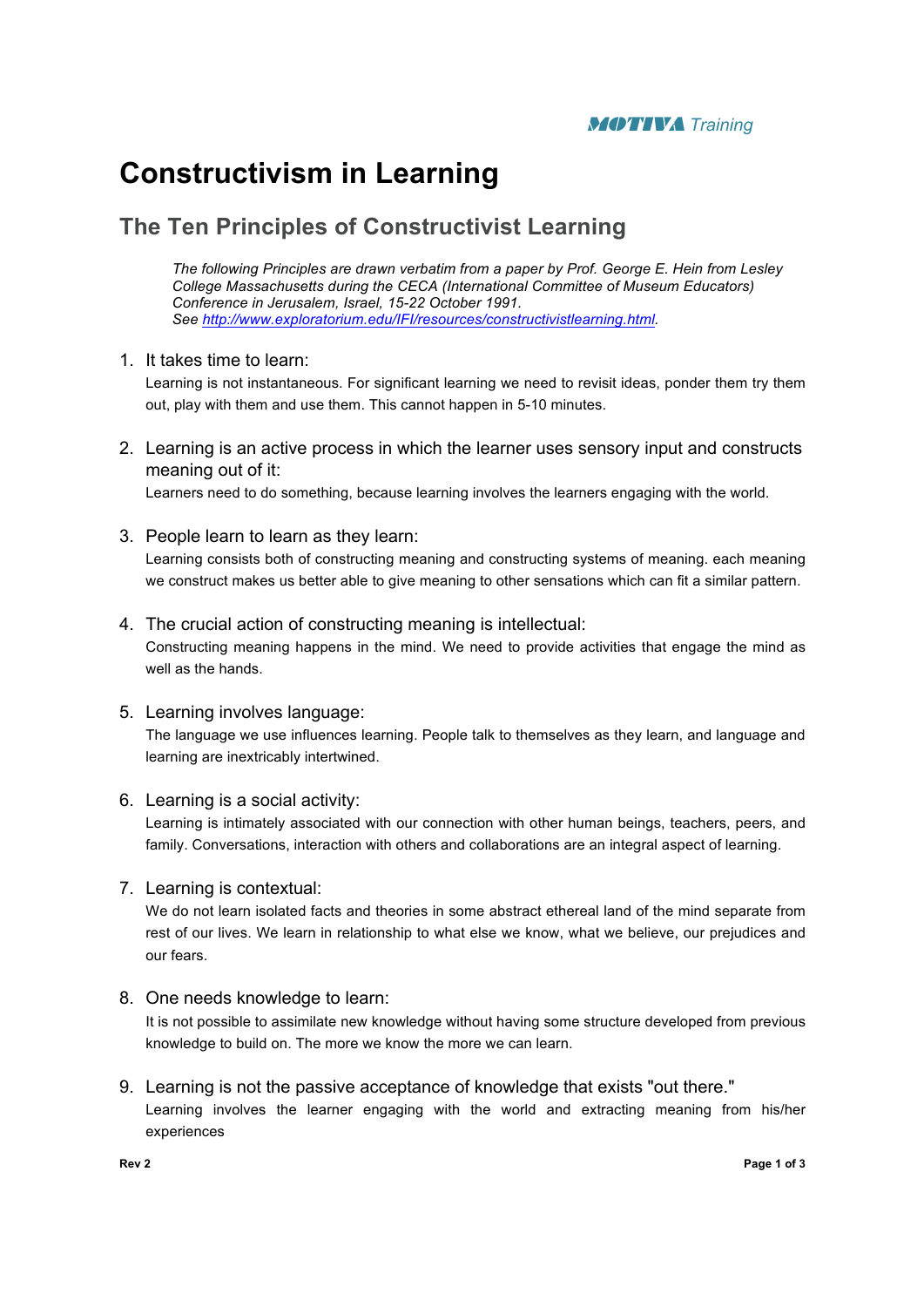

10.Motivation is a key component in learning.

Not only is the case that motivation helps learning, it is essential for learning.

## **Practical Applications of Constructivist Learning**

1. Student autonomy and initiative are accepted and encouraged. By respecting students' ideas and encouraging independent thinking, teachers help students attain their own intellectual identity. Students who frame questions and issues and then go about analyzing

and answering them take responsibility for their own learning and become problem solvers.

- 2. The teacher asks open-ended questions and allows wait time for responses. Reflective thought takes time and is often built on others' ideas and comments. The ways teachers ask questions and the ways students respond will structure the success of student inquiry.
- 3. Higher-level thinking is encouraged. The constructivist teacher challenges students to reach beyond the simple factual response. He encourages students to connect and summarize concepts by analyzing, predicting, justifying, and defending their ideas.
- 4. Students are engaged in dialogue with the teacher and with each other.

Social discourse helps students change or reinforce their ideas. If they have the chance to present what they think and hear others' ideas, students can build a personal knowledge base that they understand. Only when they feel comfortable enough to express their ideas will meaningful classroom dialogue occur.

5. Students are engaged in experiences that challenge hypotheses and encourage discussion.

When allowed to make predictions, students often generate varying hypotheses about natural phenomena. The constructivist teacher provides ample opportunities for students to test their hypotheses, especially through group discussion of concrete experiences.

6. The class uses raw data, primary sources, and manipulative, physical, and interactive materials.

The constructivist approach involves students in real-world possibilities, then helps them generate the abstractions that bind phenomena together